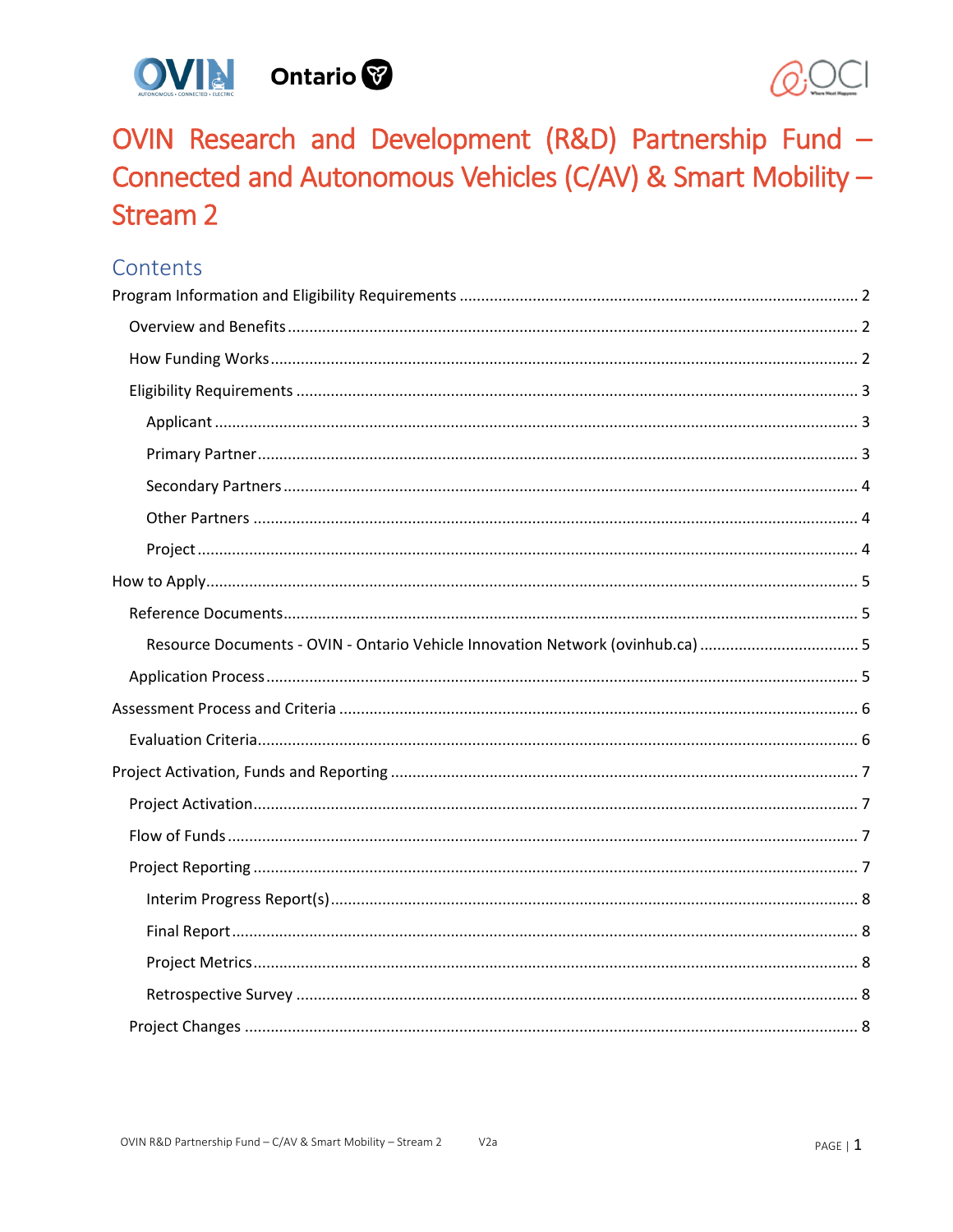



# <span id="page-1-0"></span>Program Information and Eligibility Requirements

## <span id="page-1-1"></span>Overview and Benefits

The OVIN R&D Partnership Fund – C/AV & Smart Mobility – Stream 2 contributes up to one-third of eligible project costs for approved projects up to a maximum of \$1,000,000, with the remainder contributed by *Applicants* and/or private sector *Partners*. Project funding can be used towards the development, piloting, demonstration, commercialization, and deployment of Connected and Autonomous Vehicle (C/AV) technologies, in the following *Priority Areas*:

- Mass light vehicles (e.g., cars, trucks, and vans)
- Heavy duty vehicles (including commercial vehicles, trucks, buses, RVs, and others used for goods movement)
- Transportation infrastructure
- Intelligent Transportation Systems (ITS)
- Transit-supportive systems and vehicles

At project completion, *Applicants* and *Partners* are required to demonstrate their product and/or service developed or advanced through Ontario's support. Please note that any public communications about the project, OVIN, or Ontario funding will require review and approval from OCI prior to release. Sharing information and achievements through showcase events and media communications is encouraged and will be supported.

**NOTE:** OVIN does not preclude the testing and/or demonstration of automotive and mobility technologies anywhere in Ontario, subject to Ministry of Transportation's (MTO's) Pilot Project (0. Reg. 306/15, under [Highway Traffic Act, R.S.O. 1990, c. H.8\)](http://www.ontariocanada.com/registry/view.do?postingId=26147&language=en) and all other applicable laws and regulations.

| Benefits to applicants and partners                     | Benefits to society                                  |
|---------------------------------------------------------|------------------------------------------------------|
| Commercialization of Ontario-made<br>$\bullet$          | Increased road safety<br>$\bullet$                   |
| technologies                                            | Better road condition monitoring                     |
| Demonstration of Ontario-made<br>$\bullet$              | Better collection and analysis of                    |
| technologies to potential customers                     | transportation-related information                   |
| Relationships with researchers to extend<br>$\bullet$   | Innovative new products and services to<br>$\bullet$ |
| company R&D                                             | improve driver performance                           |
| Marketable solutions to current challenges<br>$\bullet$ | Reduced environmental and carbon                     |
| Public/private partnerships<br>$\bullet$                | footprint                                            |

### <span id="page-1-2"></span>How Funding Works

| <b>OVIN Contribution</b>    | Reimbursement of one-third (maximum) of total project eligible costs, up  |
|-----------------------------|---------------------------------------------------------------------------|
|                             | to \$1,000,000, triggered by submission and approval of quarterly reports |
| <b>Matching Requirement</b> | Two-thirds (minimum) of total eligible project costs (i.e., minimum 2:1   |
|                             | match to OVIN contribution)                                               |
|                             | Contribution match may come from Applicant and/or Partners                |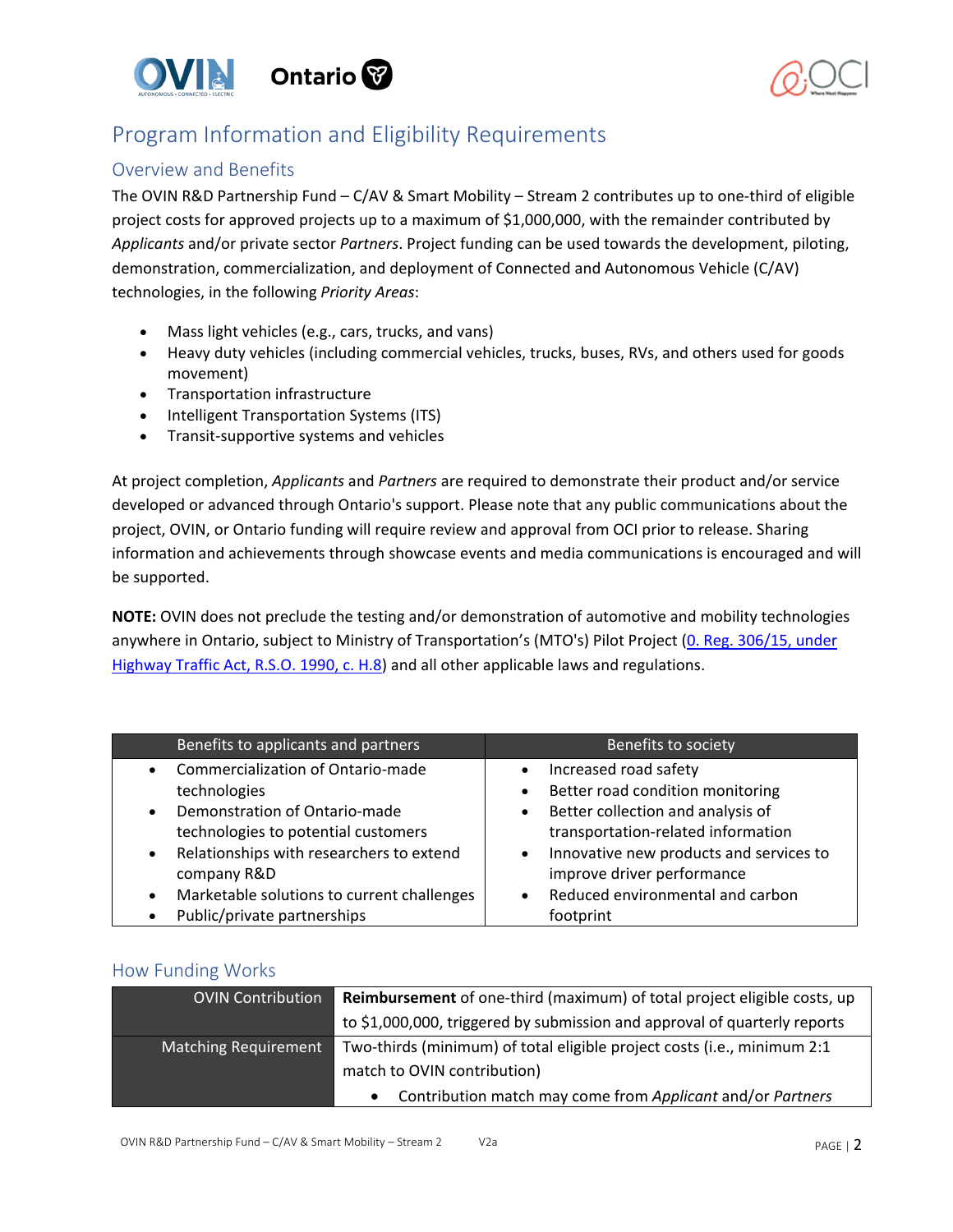



|                          | Contribution match MUST be in the form of private sector<br>$\bullet$<br>contributions, and be unencumbered from other government<br>grant sources |
|--------------------------|----------------------------------------------------------------------------------------------------------------------------------------------------|
| Example                  | Total eligible project costs = \$400,000                                                                                                           |
|                          | Maximum OVIN contribution = \$133,000<br>$\bullet$                                                                                                 |
|                          | Minimum Private Sector contribution = \$267,000<br>$\bullet$                                                                                       |
| <b>Funding Recipient</b> | OVIN funds flow only to the Applicant. The Applicant is responsible for                                                                            |
|                          | reimbursing Partners, if applicable.                                                                                                               |

- Refer to the Eligible Expenditures Guide (Resource Documents OVIN Ontario Vehicle Innovation [Network \(ovinhub.ca\)\)](https://www.ovinhub.ca/resource-documents/) for full details.
- All project activities must be performed within Ontario unless written approval has been obtained from OCI before submission of an application.
- OCI may reimburse expenses incurred after the application approval date. The Funding Agreement must be executed by relevant parties before a project is activated. Until activation is complete, project expenses are incurred at the risk of the participants.
- Collectively, the *Applicant*, *Primary Partner*, and *Secondary Partners* must achieve a 2:1 private sector contribution to the project. The contribution must be unencumbered; that is, it cannot be used to leverage other public funds to pay for a portion of the same activity.
- Contributions from public entities (municipalities, transit authorities, academic institutions, local electricity distribution companies, government agencies, provincial and federal departments, and grant programs, etc.) do not constitute eligible sources of matching.
- *Applicants* and *Partners* will be required to disclose all sources of funding being applied for and/or received for the project.

## <span id="page-2-0"></span>Eligibility Requirements

<span id="page-2-1"></span>Applicant

- A small- and medium- sized enterprise (SME) with fewer than 500 global full-time employees.
- May be an *Applicant* on only one R&D Partnership Fund project at a time.
- Must have registered operations (R&D, manufacturing, product management, etc.) in Ontario.
- *Applicants* who have received over \$500,000 of funding from OCI administered programs in their lifetime (excluding TalentEdge) are required to obtain OCI approval before a new application for funding is initiated. Your Business Development Manager can guide you through the process.
- The *Applicant* is a co-signatory to the Funding Agreement.

### <span id="page-2-2"></span>Primary Partner

A *Primary Partner* is an organization directly participating in the R&D project and whose participation demonstrates "market pull" (e.g., as a customer) for the *Applicant's* technology.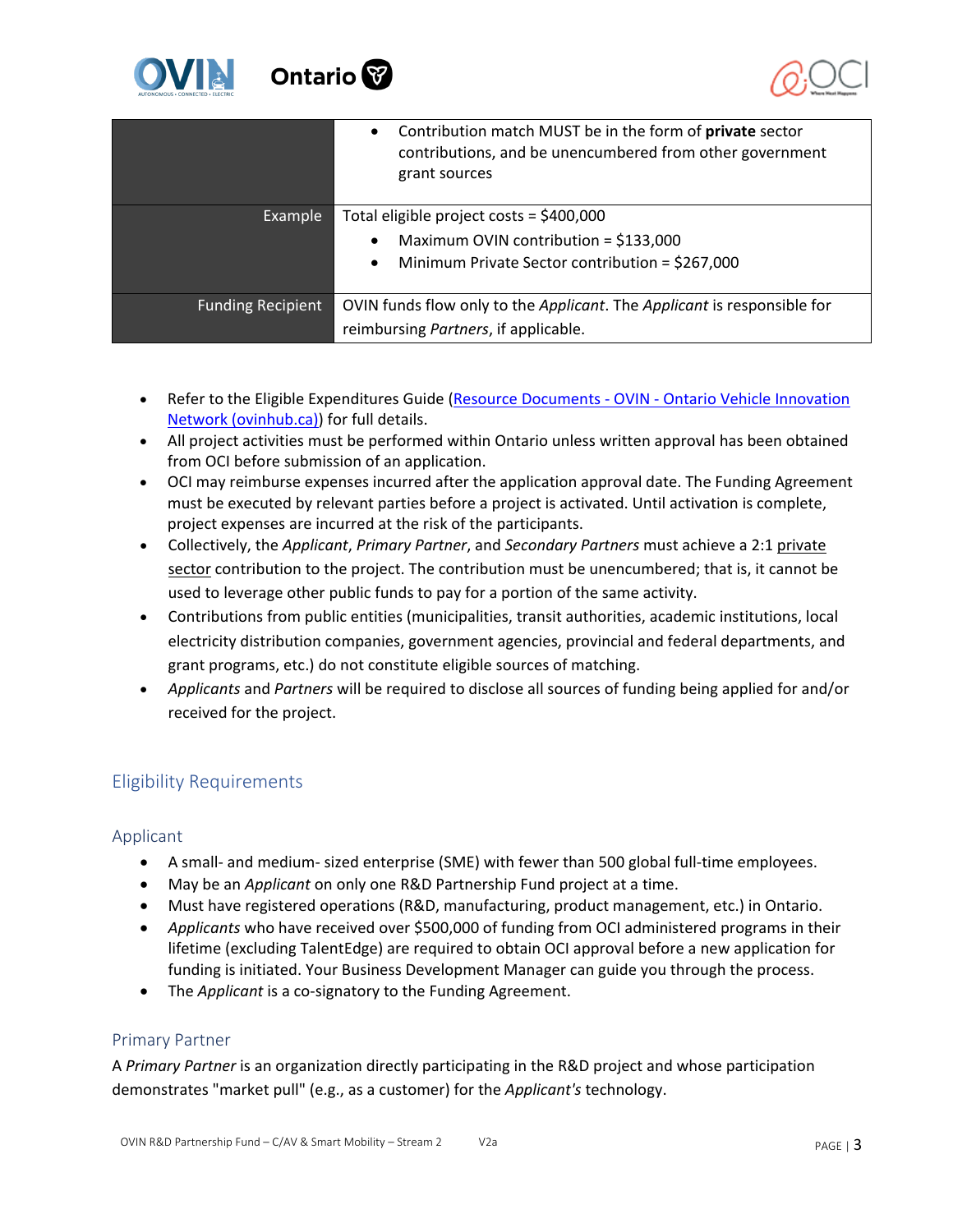



- The *Primary Partner* may participate in multiple concurrent projects.
- The *Primary Partner* is a co-signatory to the Funding Agreement.

The *Primary Partner* may be:

- Small and Medium-Sized Enterprises (SMEs)
- National and Multi-National Enterprises (NEs and MNEs)
- Academic institutions (as clients only)
- Municipalities
- Transit Authorities
- Crown Corporations
- Indigenous Communities
- Not-For-Profit Organizations representing industry

### <span id="page-3-0"></span>Secondary Partners

*Secondary Partners* are additional organizations directly contributing **matching leverage** to the project.

- *Secondary Partners* may participate in multiple concurrent projects
- *Secondary Partners* are co-signatories to the Funding Agreement.

#### *Secondary Partners* may be:

- Small and Medium-Sized Enterprises (SMEs)
- National and Multi-National Enterprises (NEs and MNEs)
- Not-For-Profit Organizations (such as industry associations and Not-For-Profit Organizations with non-public sources of funding)

### <span id="page-3-1"></span>Other Partners

*Other Partners* are organizations – such as public entities – providing support to the project, which can be recorded as an "other contribution" but do not contribute to the 2:1 private sector matching contribution requirement. *Other Partners* do not co-sign the Funding Agreement.

#### <span id="page-3-2"></span>Project

- One *Applicant* and minimum of one *Primary Partner*.
- Unlimited number of additional *Secondary Partners,* or *Other Partners* can join.
- *Applicant* and *Primary Partner* must have an arm's-length business relationship.
- Project activities are carried out in Ontario.
- Minimum 2:1 contribution match by *Applicants* and/or private sector *Partners*.
- Projects can be up to 24 months in duration.
- This program is not intended for research to prove feasibility or basic technology research. Projects should be at Technology Readiness [Level 3-9.](https://www.ic.gc.ca/eic/site/ito-oti.nsf/eng/00849.html)
- Typical project activities include technology development, demonstration, product/service validation, testing, certification, and piloting.
- Intellectual Property (IP) arising from a project will be managed by project *Applicant* and *Partners* as OCI does not claim or manage IP rights.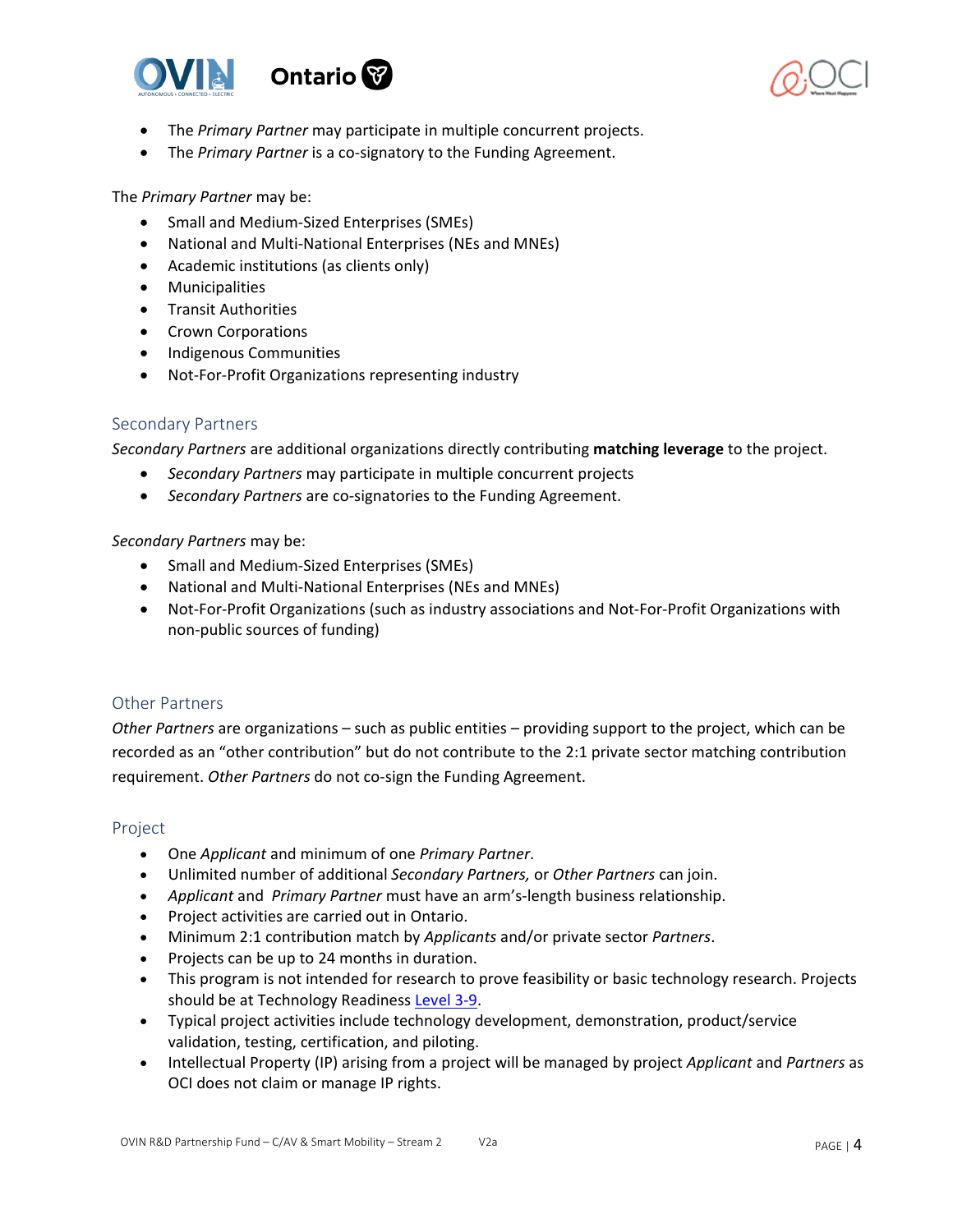



- *Applicant* and *Partners* should demonstrate close collaboration and scalable outcomes with high potential for commercialization, strong commercial pull, competitive advantage, and alignment with intended program benefits.
- Eligible projects **MUST** include demonstration of actual products/services that can be showcased in Ontario at events, on the road, to OCI and its partners, and/or at customer sites.

## <span id="page-4-0"></span>How to Apply

### <span id="page-4-1"></span>Reference Documents

The OCI Funding Agreement, the Eligible Expenditures Guide, the EOI Questionnaire, the Full Proposal Questionnaire, the Letter of Support Template, and the Data and Information Sharing Protocol (DISP) documents are available for your perusal here:

<span id="page-4-2"></span>[Resource Documents - OVIN - Ontario Vehicle Innovation Network \(ovinhub.ca\)](https://www.ovinhub.ca/resource-documents/)

### <span id="page-4-3"></span>Application Process

Applications to the OVIN R&D Partnership Fund – C/AV & Smart Mobility – Stream 2 - are accepted during open funding rounds. Deadlines are posted on ovinhub.ca.

The Stream 2 contains two stages: an Expression of Interest (EOI), and a Full Application.

1. To begin the EOI submission process, please complete a client intake form (Resource Documents - OVIN -[Ontario Vehicle Innovation Network \(ovinhub.ca\)\)](https://www.ovinhub.ca/resource-documents/).

**Please note:** Completion of this form does not constitute an application for funding.

An OCI Business Development Manager (BDM) will contact you to discuss the opportunity and assist you with developing your EOI (and eventual full application).

- 2. *Applicants* submit their EOI for internal and external review.
- 3. *Applicants* whose EOI are selected by the EOI External Review Panel (ERP) will be invited to submit a Full Application to OCI.
- 4. Your BDM must endorse your application for eligibility and suitability prior to submission.
- *5. Applicants* who meet a minimum scoring threshold will be invited to present their proposals in person or by video conference to the ERP.
- *6.* ERP makes funding recommendations to OCI's Internal Review Panel (IRP).
- *7.* IRP, comprised of senior OCI staff, makes the final decision.
- 8. Successful *Applicants* will be notified by OCI and provided an outline of conditions and additional information necessary to activate the project.
- *9. Applicants* who are not selected will be notified by OCI. Feedback on the decision can be provided by their BDM.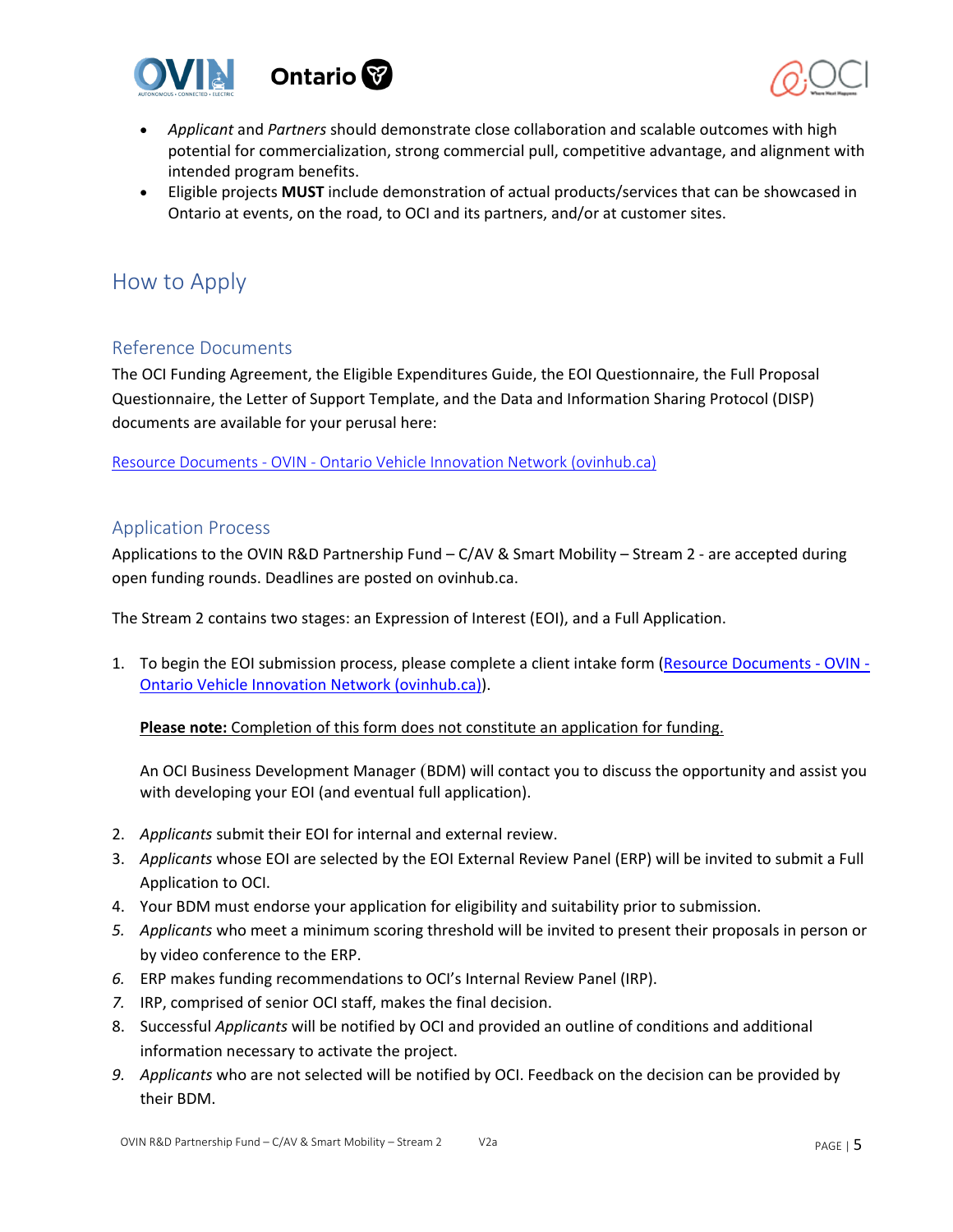



Notes on proposal submission:

Applications must be accompanied by a signed Letter of Support (LOS) from contributing Partner organizations, confirming financial commitment to the project, activities, duration, resources as a "Project Contributor/Partner," and acknowledgement of the requirement to sign the standard OCI Funding Agreement. A template is available as reference; although its use is optional, all items listed must be included in your letter.

*Applicants* should start negotiations with their project *Partner(s)* regarding intellectual property (IP) preferably before submission of the application.

## <span id="page-5-0"></span>Assessment Process and Criteria

The OVIN R&D Partnership Fund – C/AV & Smart Mobility – Stream 2 is a discretionary, non-entitlement program with limited funding. OCI will fund qualified projects with potential for the greatest economic benefits and contribution to transportation advancements to Ontario. Not all eligible applications can be funded.

All eligible applications are assessed on their merit and reviewed against program objectives and evaluation criteria.

EOIs (Expression of Interest) and Full Applications are internally reviewed for eligibility, completeness, and financial compliance, prior to evaluation by independent external reviewers with domain and sector expertise. All reviewers are bound by Non-Disclosure Agreements (NDAs). The final funding decision is made by OCI.

## <span id="page-5-1"></span>Evaluation Criteria

Evaluation criteria include, but are not limited to, the following:

- Clarity of the challenges, significance of the market opportunity, expected economic benefit to the companies and Ontario (e.g., new revenues, job creation/retention, productivity improvements), and potential benefit/contribution to Ontario's transportation ecosystem (e.g., infrastructure, systems, and vehicles).
- Technical merit, novelty, and ability of the innovation to address challenges and market opportunities.
- Expertise and experience of the team members, clarity of roles and responsibilities, and evidence of collaboration.
- Potential impact and outcomes to the automotive and smart mobility sector, social, environmental, and/or other benefits (i.e., leading to globally competitive business and market opportunities).
- Clarity, feasibility, and appropriateness of the project plan and budget.
- A clear strategy and capacity to bring the results to market and/or implement proposed solutions
- Overall quality and completeness of the application.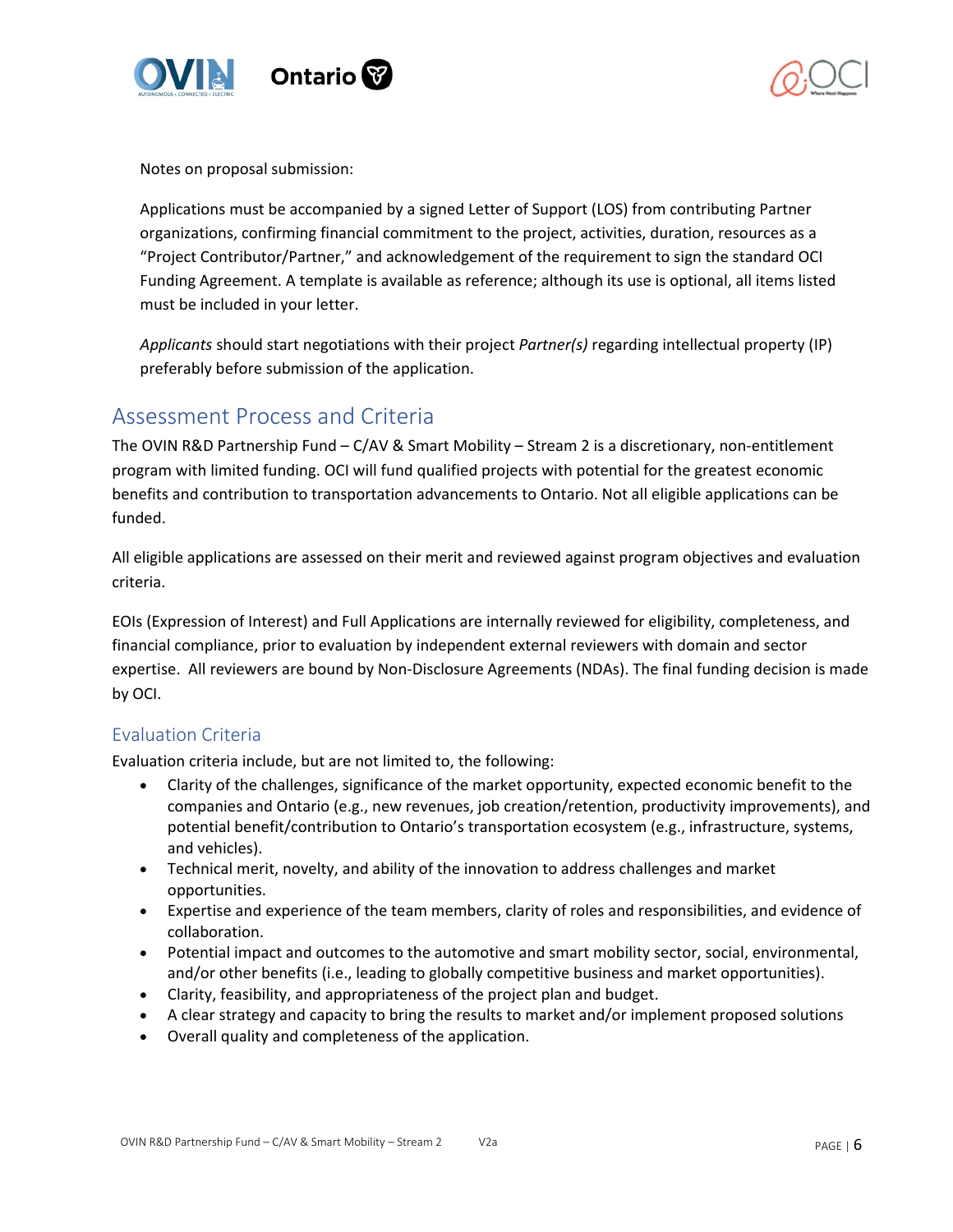



# <span id="page-6-0"></span>Project Activation, Funds and Reporting

## <span id="page-6-1"></span>Project Activation

- The *Applicant*, *Primary Partner*, and *Secondary Partners* must execute the OCI Funding Agreement, within 30 days of the announcement of award
- The executable agreement with schedules specific to the approved proposal will be generated through our online management system and sent to all contracting parties.

## <span id="page-6-2"></span>Flow of Funds

- OCI funds flow only to the *Applicant*. The *Applicant* is responsible to reimburse *Partners*, if applicable.
- Reimbursements are triggered by the submission and approval of reports.
- Reimbursement claims from *Applicant* to OCI are made when submitting quarterly mid-term and final reports and paid following approval.
- An advance payment of up to 10 per cent, at the sole discretion of OCI, is released upon activation of the project.
- 10 per cent hold-back remitted upon submitted and approved final report.
- Payments are based on the total OVIN award project value.

## <span id="page-6-3"></span>Project Reporting

A major component of OVIN is the generation and analysis of data and information to support Ontario's automotive and mobility ecosystem (e.g., governments, broader public-sector organizations, industry, postsecondary institutions, transportation authorities, etc.).

**OCI will not be collecting, analysing or otherwise handling and disseminating data and information considered by applicants to be proprietary, commercially sensitive, or publicly sensitive. OCI will work with applicants to ensure that the collection of information reflects specific project design or business needs and supports their interests. Please refer to DISP for details.**

Reporting instructions and templates will be sent to successful parties at the time of reporting. Reports must be received and approved by OCI prior to release of funds for eligible claims.

Notes:

- Applicants MUST retain all proof of purchases, receipts, and other relevant documentation relating to eligible expenses.
- Completion of all required reports is a contractual obligation to receive funding from OCI.

The following project reports will be required: